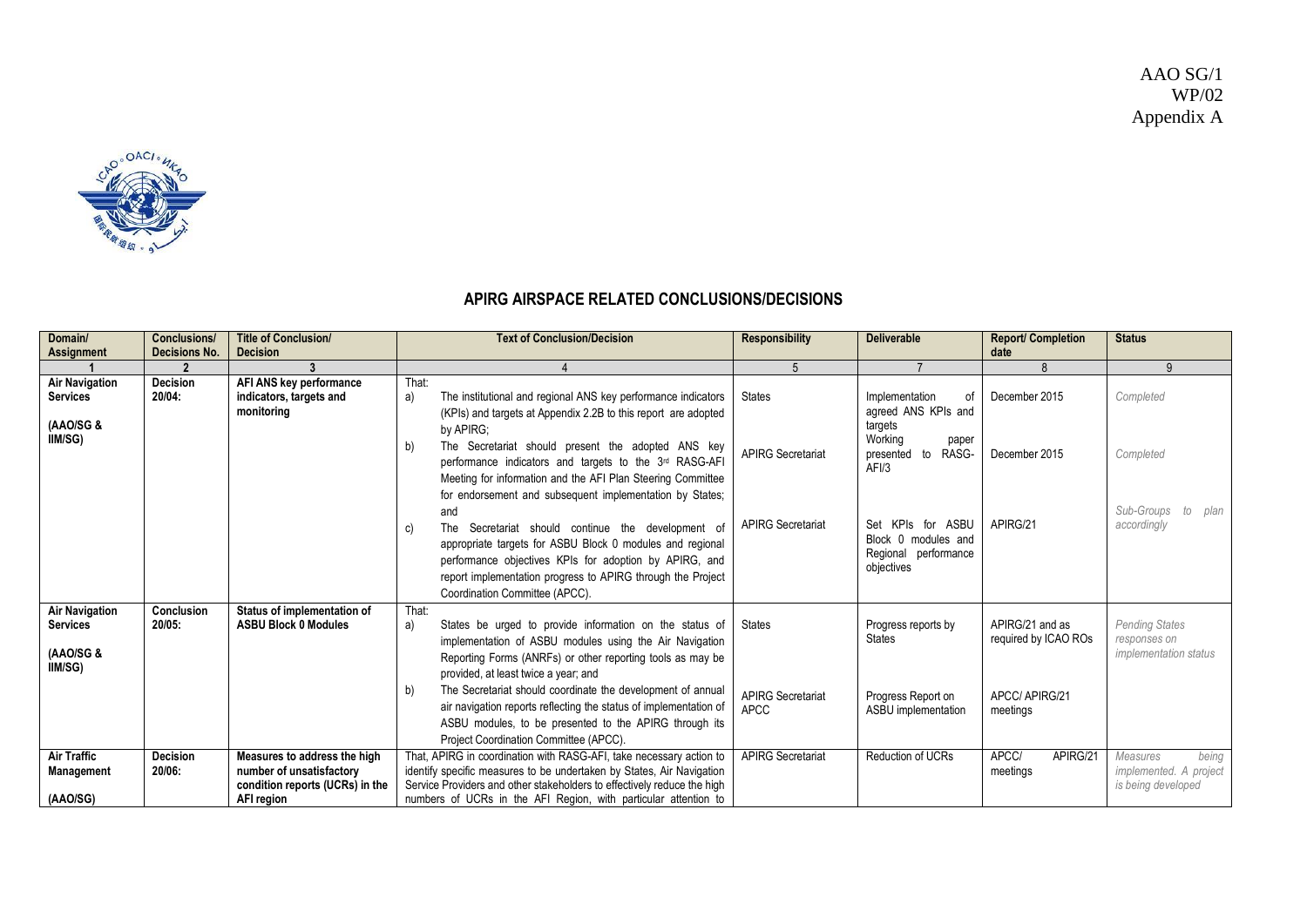| Domain/<br>Assignment                                 | <b>Conclusions/</b><br><b>Decisions No.</b> | <b>Title of Conclusion/</b><br><b>Decision</b>                                        | <b>Text of Conclusion/Decision</b>                                                                                                                                                                                                                                                                                                                       | <b>Responsibility</b>         | <b>Deliverable</b>                                                                     | <b>Report/ Completion</b><br>date | <b>Status</b>                                                                                                                  |
|-------------------------------------------------------|---------------------------------------------|---------------------------------------------------------------------------------------|----------------------------------------------------------------------------------------------------------------------------------------------------------------------------------------------------------------------------------------------------------------------------------------------------------------------------------------------------------|-------------------------------|----------------------------------------------------------------------------------------|-----------------------------------|--------------------------------------------------------------------------------------------------------------------------------|
|                                                       | $\overline{2}$                              | 3                                                                                     |                                                                                                                                                                                                                                                                                                                                                          | 5                             |                                                                                        |                                   | 9                                                                                                                              |
|                                                       |                                             |                                                                                       | AIRPROXs in line with the established ANS performance indicators<br>and targets.                                                                                                                                                                                                                                                                         |                               |                                                                                        |                                   |                                                                                                                                |
| <b>Air Navigation</b><br><b>Services</b><br>(AAO/SG & | Conclusion<br>20/07:                        | <b>Addressing missing flight</b><br>plans                                             | That:<br>States should implement remedial measures identified within the<br>a)<br>framework of APIRG and learn from other ICAO Regions to<br>address the irregularity of missing flight plans;                                                                                                                                                           | <b>States</b>                 | Elimination of missing<br>flight plan irregularity<br>Designated focal points          | APIRG/21                          | Measures developed<br>for States to reduce<br>missing flight plans                                                             |
| IIM/SG)                                               |                                             |                                                                                       | States should establish a focal point team to follow up on the<br>b)<br>implementation of the remedial measures;<br>ICAO, ANSPs, AFRAA, IATA and IFALPA should continue to<br>C)                                                                                                                                                                         | <b>States</b><br>Concerned    | Implementation of<br><b>AFTN</b> collective                                            | 29 February 2016<br>30 June 2016  | There has been a<br>gradual reduction in<br>missing flight plans                                                               |
|                                                       |                                             |                                                                                       | encourage stakeholders for the use of collective addresses as<br>implemented by ASECNA to mitigate the loss of flight plans; and                                                                                                                                                                                                                         | stakeholders                  | addresses<br>Identification of root                                                    |                                   | being reported                                                                                                                 |
|                                                       |                                             |                                                                                       | The Secretariat should institute a mechanism at AFI level to<br>$\mathsf{d}$<br>analyze deeply and find a definitive solution to the problem of<br>missing flight plans under a project.                                                                                                                                                                 | <b>APIRG Secretariat</b>      | causes and remedial<br>actions to missing flight<br>plan irregularities                | 31 March 2016                     |                                                                                                                                |
| <b>Communications</b><br>(IIM/SG &<br>AAO/SG)         | <b>Decision</b><br>$20/08$ :                | <b>Measures to Support CPDLC/</b><br>ADS-C implementation in the<br><b>AFI Region</b> | That the Secretariat should develop a Project under APIRG framework<br>of AFI Region CPDLC/ADS-C Implementation Planning Continuous<br>Improvement (CPDLC/ADS-C IPCI).                                                                                                                                                                                   | <b>APIRG Secretariat</b>      | ADS-C/CPDLC<br>implementation project                                                  | 31 March 2016                     | ADS-C CPDLC being<br>implemented in some<br><b>AFI FIRS</b>                                                                    |
|                                                       |                                             |                                                                                       |                                                                                                                                                                                                                                                                                                                                                          |                               |                                                                                        |                                   | Follow up CPDLC<br>Workshop in Accra<br>which should facilitate<br>development by<br>APIRG, of way forward                     |
| <b>Communications</b><br>(IIM/SG &<br>AAO/SG)         | Conclusion<br>20/09:                        | Implementation of ICAO<br>PBCS Manual (DOC 9869) and<br>GOLD Manual (DOC 10037)       | That:<br>States, Air Navigation Service Providers (ANSPs) and users<br>a)<br>take necessary action to apply the technical and operational<br>guidance provided in the Second Edition of Doc 9869<br>(Performance Based Communication and Surveillance (PBCS)<br>Manual) and the Global Operational Datalink (GOLD) Manual<br>(Doc 10037) once published; | <b>States</b><br><b>ANSPs</b> | Implementation of<br>Datalink performance<br>requirements                              | APIRG/21                          | ADS-C CPDLC being<br>implemented in some<br><b>AFI FIRS</b><br>Follow up CPDLC<br>Workshop in Accra<br>which should facilitate |
|                                                       |                                             |                                                                                       | States and ANSPs that have already implemented<br>b)<br>CPLDC/ADS-C review their systems performance using PBCS<br>Manual and take immediate action where remedial measures                                                                                                                                                                              | <b>States</b><br><b>ANSPs</b> | Implementation of<br>ADS-C/CPDLC<br>performance                                        | APIRG/21                          | development by<br>APIRG, of way forward                                                                                        |
|                                                       |                                             |                                                                                       | are necessary; and<br>ICAO should provide assistance to States facing<br>c)<br>implementation challenges under the No Country Left Behind<br>(NCLB) initiative to ensure that communication and<br>surveillance requirements are met by all AFI States.                                                                                                  | <b>ICAO</b>                   | requirements<br>Implementation of<br>communication and<br>surveillance<br>requirements | APIRG/21                          |                                                                                                                                |
| <b>Air Navigation</b><br><b>Services</b>              | <b>Decision</b><br>$20/11$ :                | AFI air navigation deficiencies<br>data base (AANDD)                                  | That:<br>In order to facilitate the clear identification of challenges and<br>a)<br>the prioritization of implementation support, States are urged to                                                                                                                                                                                                    | <b>States</b>                 | Deficiency database<br>fully developed                                                 | APIRG/21                          | Not yet started                                                                                                                |
| (AAO/SG &<br>IIM/SG)                                  |                                             |                                                                                       | provide status of implementation in various areas as requested<br>by the Secretariat, and in particular, to respond to surveys to<br>that effect; and                                                                                                                                                                                                    |                               |                                                                                        |                                   |                                                                                                                                |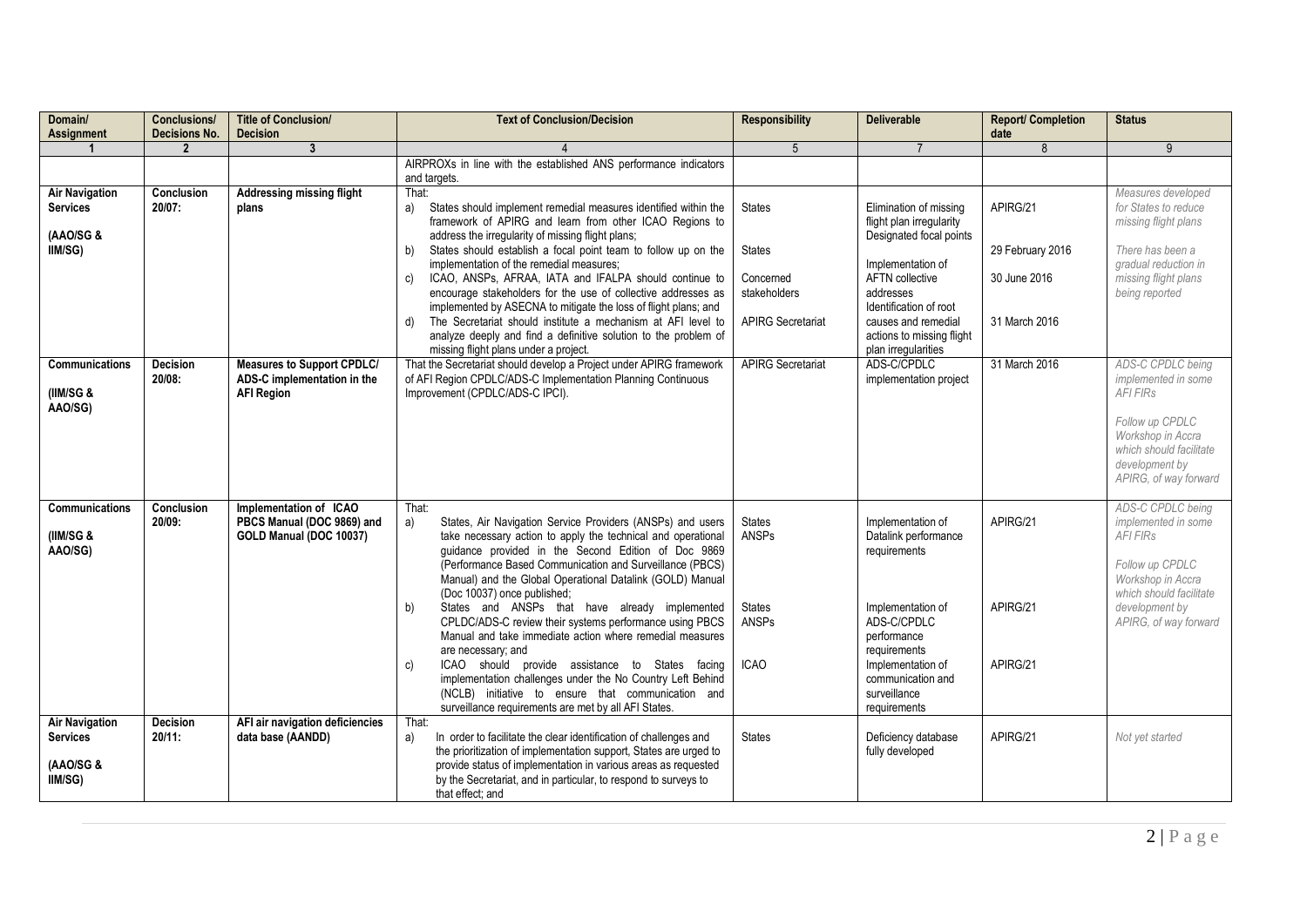| Domain/<br>Assignment                               | <b>Conclusions/</b><br><b>Decisions No.</b> | <b>Title of Conclusion/</b><br><b>Decision</b>                  | <b>Text of Conclusion/Decision</b>                                                                                                                                                                                                                                                                                                                                                                                                                                                                                                                                                                                                                                                                                                                                                                                                                                            | <b>Responsibility</b>                                                                | <b>Deliverable</b>                                                                | <b>Report/ Completion</b><br>date | <b>Status</b>                                                                                                                                                                                                                                                    |
|-----------------------------------------------------|---------------------------------------------|-----------------------------------------------------------------|-------------------------------------------------------------------------------------------------------------------------------------------------------------------------------------------------------------------------------------------------------------------------------------------------------------------------------------------------------------------------------------------------------------------------------------------------------------------------------------------------------------------------------------------------------------------------------------------------------------------------------------------------------------------------------------------------------------------------------------------------------------------------------------------------------------------------------------------------------------------------------|--------------------------------------------------------------------------------------|-----------------------------------------------------------------------------------|-----------------------------------|------------------------------------------------------------------------------------------------------------------------------------------------------------------------------------------------------------------------------------------------------------------|
| -1                                                  | $\mathbf{2}$                                | $\mathbf{3}$                                                    |                                                                                                                                                                                                                                                                                                                                                                                                                                                                                                                                                                                                                                                                                                                                                                                                                                                                               | 5                                                                                    | $\overline{7}$                                                                    | 8                                 | 9                                                                                                                                                                                                                                                                |
|                                                     |                                             |                                                                 | In order to facilitate achievement of the objectives of reporting<br>b)<br>and resolution of deficiencies in the AFI Region, the Secretariat<br>should take necessary action to bring the AANDD into operation                                                                                                                                                                                                                                                                                                                                                                                                                                                                                                                                                                                                                                                                | <b>APIRG Secretariat</b>                                                             |                                                                                   |                                   |                                                                                                                                                                                                                                                                  |
| <b>Air Traffic</b><br><b>Management</b><br>(AAO/SG) | <b>Conclusion</b><br>20/12:                 | Civil/military cooperation and<br>coordination                  | That in order to facilitate civil/military cooperation, States:<br>Consider application of ICAO guidance material including<br>a)<br>Circular 330 and share<br>such material with their military<br>counterparts:<br>b)<br>Adopt a Flexible Use of Airspace (FUA)<br>approach in<br>establishing prohibited, restricted or danger areas such that<br>these areas are established on a temporary basis, taking into<br>account the needs of civil aviation;<br>Establish a legal framework to support effective coordination<br>C)<br>between civil and military authorities;<br>Incorporate element of civil/military cooperation in the training<br>d)<br>syllabus of both civil and military air traffic service personnel;<br>and<br>e)<br>Constantly review the existence of prohibited, restricted or<br>danger areas pursuant to LIM/AFI (1988) Recommendation<br>2/21. | <b>States</b>                                                                        | Effective civil-military<br>cooperation                                           | APIRG/21                          | Two workshops held<br>Follow-up workshops to<br>be organized during<br>2017-2018 for AFI<br><b>States</b><br>SL to clearly indicate<br>military authorities<br>should participate in the<br>forums.                                                              |
| <b>Air Traffic</b><br><b>Management</b><br>(AAO/SG) | Conclusion<br>$20/13$ :                     | Resolution of safety issues in<br>the airspace over South Sudan | That:<br>South Sudan be urged to take necessary measures as matter<br>a)<br>of urgency, to effectively address safety issues in the airspace<br>as identified by users and ICAO;<br>ICAO and AFCAC are requested to continue engagement with<br>b)<br>South Sudan in order to make the assistance being provided<br>more effective; and<br>Urge partner States and Organizations supporting South Sudan<br>c)<br>in the fields of civil aviation to work more closely with ICAO in<br>order to consolidate their efforts and realize synergies in<br>addressing the safety issues.                                                                                                                                                                                                                                                                                            | South Sudan<br>ICAO/AFCAC                                                            | Enhanced safety in<br>South Sudan airspace                                        | APIRG/21                          | Safety issues being<br>addressed under the<br><b>TANSD</b><br>Two high level missions<br>conducted to South<br>Sudan, inter alia to<br>facilitate signing of High<br>Agreement.<br>Other UN Agencies<br>(UNMISS, WFP ICAO)<br>to assist in the lower<br>airspace |
| <b>Air Traffic</b><br><b>Management</b><br>(AAO/SG) | Conclusion<br>$20/14$ :                     | <b>Regional PBN Implementation</b><br>Plan                      | That:<br>The Regional PBN Implementation Plan should be updated<br>a)<br>based on ASBU block timelines:<br>The updated Regional PBN Implementation Plan be submitted<br>b)<br>to the APIRG Projects Coordinating Committee (APCC) for<br>endorsement on behalf of APIRG and forwarded to States to<br>quide implementation.                                                                                                                                                                                                                                                                                                                                                                                                                                                                                                                                                   | <b>APIRG Secretariat</b><br><b>APIRG Secretariat</b><br><b>APCC</b><br><b>States</b> | <b>Updated AFI PBN</b><br>Implementation Plan<br>Harmonized PBN<br>implementation | APCC/ APIRG/21<br>meetings        | 55.1% of AFI States<br>meet the Resolution<br>Targets for 2016<br>80.1% of PBN runway<br>ends implemented                                                                                                                                                        |
| <b>Air Traffic</b><br><b>Management</b>             | Decision<br>$20/15$ :                       | <b>Regional Performance Based</b><br>Navigation (PBN)           | That, the APIRG Secretariat expedite the development of a Regional<br>PBN Implementation Strategy to speed up PBN implementation in                                                                                                                                                                                                                                                                                                                                                                                                                                                                                                                                                                                                                                                                                                                                           | <b>APIRG Secretariat</b>                                                             | March 2016                                                                        | APCC/ APIRG/21<br>meetings        | Convene a meeting<br>with Stakeholders and                                                                                                                                                                                                                       |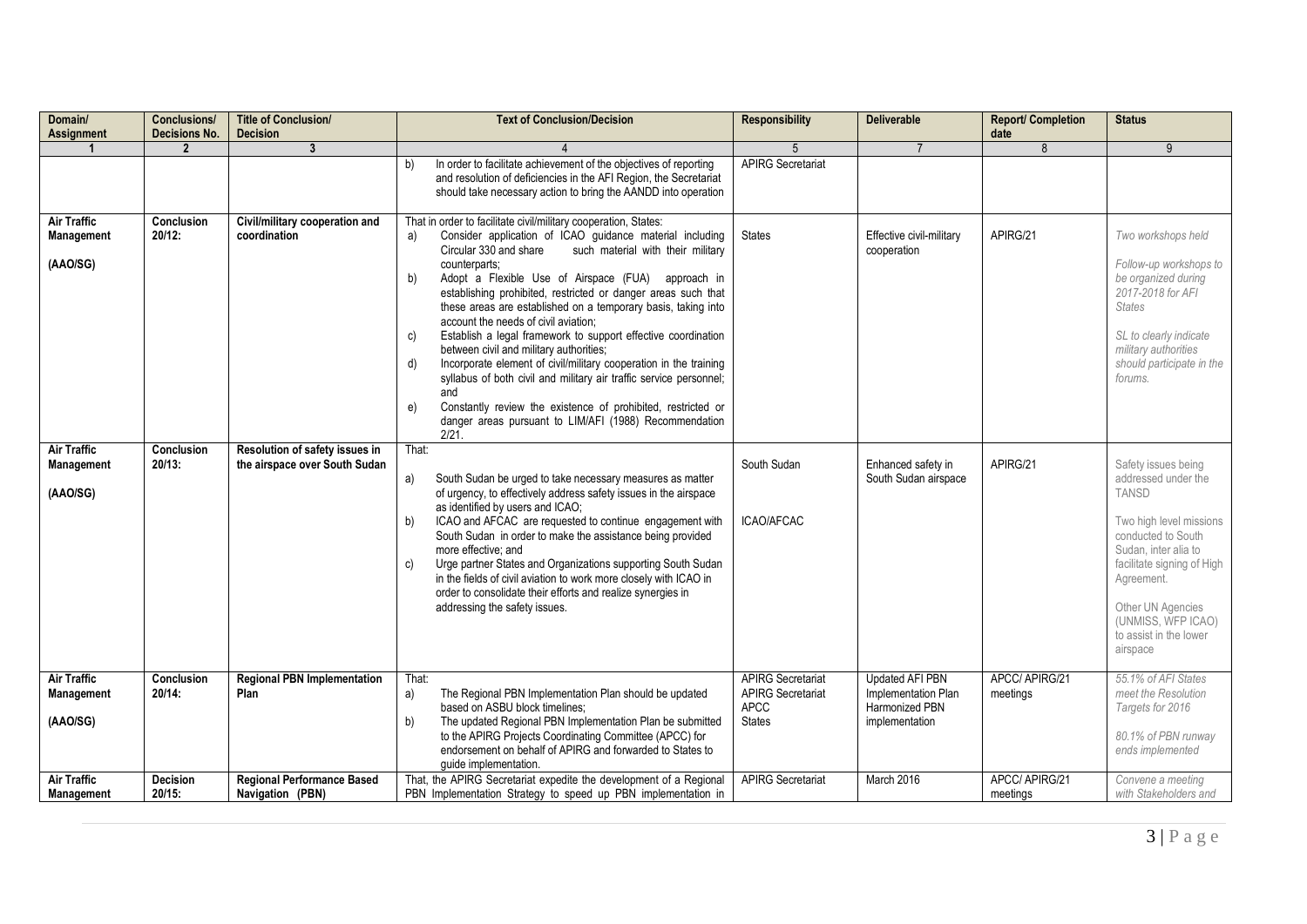| Domain/<br><b>Assignment</b>                                       | <b>Conclusions/</b><br><b>Decisions No.</b> | <b>Title of Conclusion/</b><br><b>Decision</b>                                                                               | <b>Text of Conclusion/Decision</b>                                                                                                                                                                                                                                                                                                                                                                                                                                                                                                                                                                                                                                                                                                                                                                                                          | <b>Responsibility</b>        | <b>Deliverable</b>                                             | <b>Report/ Completion</b><br>date      | <b>Status</b>                                                                                                                                                                                                                                        |
|--------------------------------------------------------------------|---------------------------------------------|------------------------------------------------------------------------------------------------------------------------------|---------------------------------------------------------------------------------------------------------------------------------------------------------------------------------------------------------------------------------------------------------------------------------------------------------------------------------------------------------------------------------------------------------------------------------------------------------------------------------------------------------------------------------------------------------------------------------------------------------------------------------------------------------------------------------------------------------------------------------------------------------------------------------------------------------------------------------------------|------------------------------|----------------------------------------------------------------|----------------------------------------|------------------------------------------------------------------------------------------------------------------------------------------------------------------------------------------------------------------------------------------------------|
|                                                                    | $\boldsymbol{\mathcal{P}}$                  |                                                                                                                              |                                                                                                                                                                                                                                                                                                                                                                                                                                                                                                                                                                                                                                                                                                                                                                                                                                             | 5                            |                                                                | 8                                      |                                                                                                                                                                                                                                                      |
| (AAO/SG)                                                           |                                             | <b>Implementation Strategy</b>                                                                                               | relation to Assembly Resolution A37-11 global goals, through<br>coordinated efforts of stakeholders including States, ICAO Regional<br>Offices, AFCAC, and airspace users (AFRAA, IATA).                                                                                                                                                                                                                                                                                                                                                                                                                                                                                                                                                                                                                                                    |                              |                                                                |                                        | States like<br>IATA.AFCAC:<br>• to develop strategy<br>• coordinate support                                                                                                                                                                          |
| <b>Air Traffic</b><br>Management<br>(AAO/SG)<br><b>Air Traffic</b> | Conclusion<br>$20/16$ :<br>Conclusion       | Optimization of the functions<br>of the African Flight Procedure<br>programme (AFPP)<br><b>Support to the African Flight</b> | That, in order to attain optimum benefits from the AFPP and to<br>effectively support progress in the implementation of PBN in the<br>region:<br>African States are urged to approach the AFPP to establish<br>a)<br>how best they could participate in the Programme and to<br>benefit from its establishment: and<br>b)<br>The AFPP take concerted effort to provide information and<br>sensitize States on taking advantage of its establishment<br>and functions and services.<br>That, in order to provide the AFPP with resources to effectively                                                                                                                                                                                                                                                                                      | <b>States</b><br><b>AFPP</b> | States participation in<br>the AFPP                            | APIRG/21<br>APCC/ APIRG/21<br>meetings | 25 active participation<br><b>States</b><br>4 user States<br>25 active participating                                                                                                                                                                 |
| Management                                                         | 20/17:                                      | <b>Procedure Programme</b>                                                                                                   | discharge on its mandate:                                                                                                                                                                                                                                                                                                                                                                                                                                                                                                                                                                                                                                                                                                                                                                                                                   |                              |                                                                |                                        | <b>States</b>                                                                                                                                                                                                                                        |
| (AAO/SG)                                                           |                                             |                                                                                                                              | African States are urged to second qualified staff to the AFPP;<br>a)<br>and                                                                                                                                                                                                                                                                                                                                                                                                                                                                                                                                                                                                                                                                                                                                                                | <b>States</b>                | Support to AFPP                                                | APCC/                                  | 4 user States                                                                                                                                                                                                                                        |
|                                                                    |                                             |                                                                                                                              | b)<br>Member States of the AFPP are urged to pay their<br>contributions to the AFPP timeously at the beginning of the<br>year or as arranged with the AFPP.                                                                                                                                                                                                                                                                                                                                                                                                                                                                                                                                                                                                                                                                                 |                              | AFPP sustainability                                            | APIRG/21 meetings                      | AAO/SG to establish<br>specific measures to<br>facilitate<br>implementation of the<br>Conclusion                                                                                                                                                     |
| <b>Air Traffic</b><br>Management<br>(AAO/SG &<br>IIM/SG)           | Conclusion<br>$20/18$ :                     | Comprehensive measures to<br>improve the AFI RVSM safety<br>levels                                                           | That, in order to effectively and sustainably address the AFI RVSM<br>safety levels, AFI States prioritize the effective implementation of the<br>following measures:<br>a)<br>Incorporate Strategic Lateral Offset Procedures (SLOP),<br>noting the safety benefits thereof even where surveillance<br>has been implemented;<br>b)<br>Ensure adequate safety assessments, with particular<br>attention to crossing points, before implementing new ATS<br>routes:<br>c)<br>Take necessary action to improve reporting and<br>investigation of incidents;<br>d)<br>Prioritise the implementation of ATS Inter-facility Data<br>Communications (AIDC) to reduce coordination failures<br>between FIRs: and<br>e)<br>Regulators to strictly enforce SARPs and regulatory<br>provisions relating to aircraft RVSM approvals and<br>operations. | <b>States</b>                | <b>Increased RVSM</b><br>airspace safety against<br>agreed TLS | APCC/ APIRG/21<br>meetings             | Re-training of RVSM<br>officials required.<br>Seminar/workshop/<br>training planned for<br>early 2017<br>SLOPS to be<br>implemented in<br>remaining AFI FIRs(<br>through aeronautical<br>publication)<br>AAO/SG to recommend<br>action at high level |
| <b>Air Traffic</b><br>Management                                   | Conclusion<br>20/19.                        | <b>Implementation of SLOP</b>                                                                                                | That AFI States:<br>As a matter of urgency, should take necessary measures in<br>a)                                                                                                                                                                                                                                                                                                                                                                                                                                                                                                                                                                                                                                                                                                                                                         | <b>States</b>                | <b>Increased RVSM</b><br>airspace safety against               | APCC/ APIRG/21<br>meetings             | Guidance on<br>publication developed                                                                                                                                                                                                                 |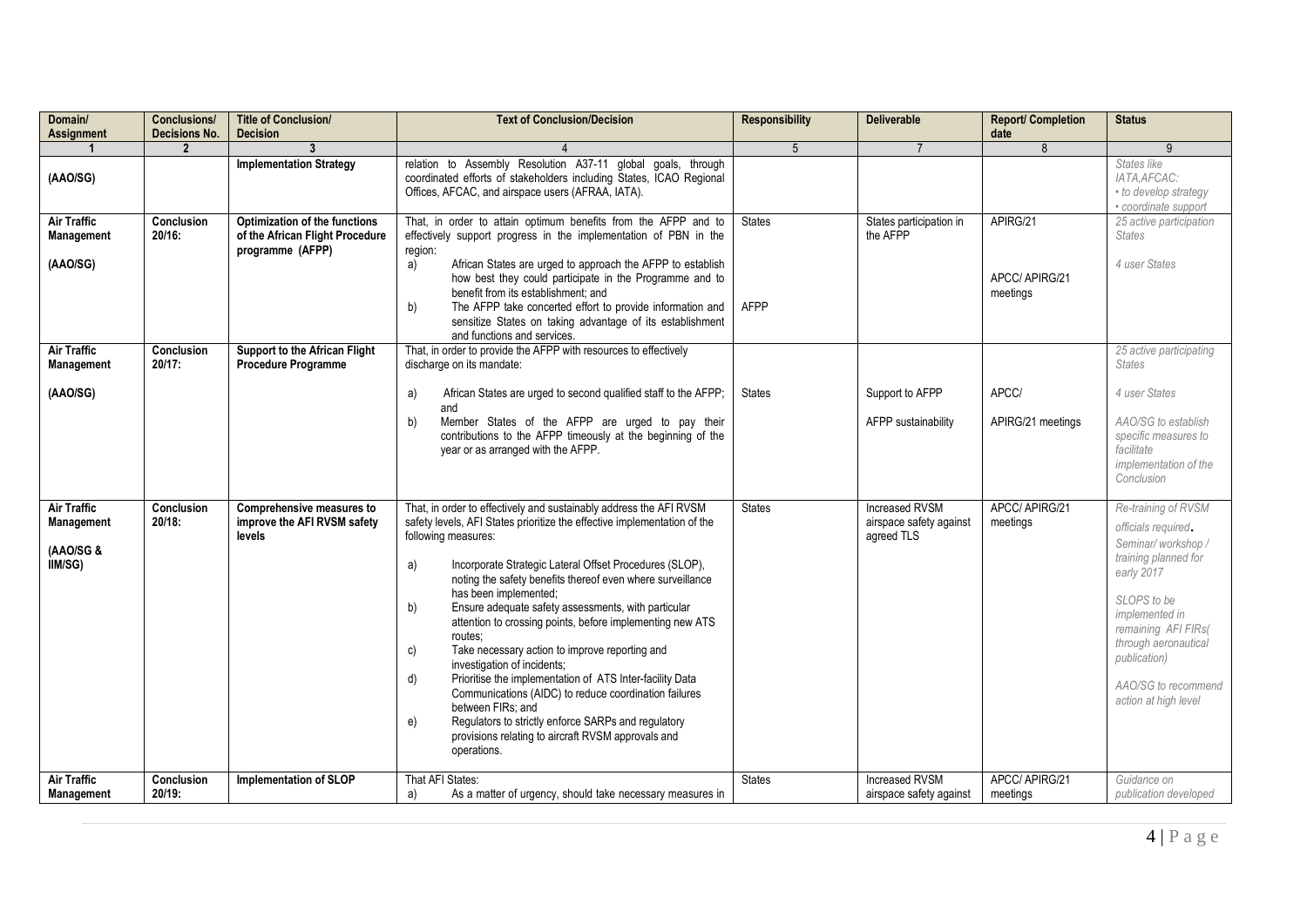| Domain/<br>Assignment                                            | Conclusions/<br><b>Decisions No.</b> | <b>Title of Conclusion/</b><br><b>Decision</b>                                                                                             | <b>Text of Conclusion/Decision</b>                                                                                                                                                                                                                                                                                                                                                                                                                                                                                                                                                                | <b>Responsibility</b>                                                                                  | <b>Deliverable</b>                                                                                                                         | <b>Report/ Completion</b><br>date             | <b>Status</b>                                                                                                                                                                |
|------------------------------------------------------------------|--------------------------------------|--------------------------------------------------------------------------------------------------------------------------------------------|---------------------------------------------------------------------------------------------------------------------------------------------------------------------------------------------------------------------------------------------------------------------------------------------------------------------------------------------------------------------------------------------------------------------------------------------------------------------------------------------------------------------------------------------------------------------------------------------------|--------------------------------------------------------------------------------------------------------|--------------------------------------------------------------------------------------------------------------------------------------------|-----------------------------------------------|------------------------------------------------------------------------------------------------------------------------------------------------------------------------------|
|                                                                  | $\mathbf{2}$                         | $\mathbf{3}$                                                                                                                               |                                                                                                                                                                                                                                                                                                                                                                                                                                                                                                                                                                                                   | 5                                                                                                      |                                                                                                                                            | 8                                             | 9                                                                                                                                                                            |
| (AAO/SG)                                                         |                                      |                                                                                                                                            | implementing strategic lateral offset procedures (SLOP) to<br>ensure compliance with the provisions in PANS-ATM (Doc<br>4444, Chapter 16) and ICAO Circular 331; and<br>Seek assistance from ICAO or the ARMA as necessary to<br>b)<br>ensure that the related publication meets the relevant ICAO<br>provisions.                                                                                                                                                                                                                                                                                 |                                                                                                        | agreed TLS                                                                                                                                 |                                               | by ARMA and<br>circulated to States<br>XX number of States<br>has implemented<br>SLOP. ARMA and the<br>two ROs following up                                                  |
| Communications<br>(IIM/SG 8<br>AAO/SG)                           | <b>Conclusion</b><br>20/24:          | <b>Establishment of a Project</b><br>Team for the implementation of<br>a data link central monitoring<br>and reporting agency<br>(DL/CMRA) | That:<br>A Project Team comprised of Cabo Verde (as Team Leader),<br>a)<br>Ghana, ASECNA, South Africa, Seychelles, AFRAA and IATA be<br>established to identify and propose the main functions of an AFI<br>DL/CMRA, the appropriate organizational framework and a<br>suitable cost effective funding mechanism; and<br>The Project Team Leader should provide a report of the activities<br>b)<br>of the project, which are to be mainly done through electronic<br>conferences to the Secretariat for submission to the APCC and<br>the outcome should subsequently be submitted to APIRG/21. | <b>APIRG</b><br>Project Team                                                                           | Effective<br>and<br>sustainable data link<br>monitoring mechanism                                                                          | APCC/<br>APIRG/21<br>meetings                 | Activity reports of the<br>project to be provided<br>Secretariat<br>for<br>to<br>submission to<br>the<br>APCC<br>CNS officer to prompt<br>for<br>response from<br>Cape Verde |
| <b>Air Navigation</b><br><b>Services</b><br>(AAO/SG &<br>IIM/SG) | Conclusion<br>20/32:                 | Coordination for air navigation<br>service planning and<br>implementation                                                                  | That in the framework of its new structure and project based approach,<br>APIRG should establish appropriate mechanisms to ensure efficient<br>coordination of planning and implementation of air navigation services<br>(AGA, AIM, ATM, CNS, SAR and MET).                                                                                                                                                                                                                                                                                                                                       | <b>APIRG</b>                                                                                           | Coordinated<br>implementation of ANS<br>requirements                                                                                       | APCC/<br>APIRG/21<br>meetings                 | Mechanisms to be fully<br>implemented                                                                                                                                        |
| <b>Air Navigation</b><br><b>Services</b><br>(AAO/SG &<br>IIM/SG) | Conclusion<br>20/47:                 | <b>Application and Development</b><br>of the AFI eANP                                                                                      | That:<br>APIRG apply the new Regional Air Navigation Plan Template<br>a)<br>approved by the ICAO Council; and<br>The Secretariat:<br>b)<br>Finalize AFI eANP Volumes I, II and III in coordination<br>1)<br>with States by 29 February 2016, based on the material<br>developed by APIRG Sub-groups; and<br>Initiate the corresponding proposals for amendment as<br>2)<br>per applicable procedures.                                                                                                                                                                                             | <b>APIRG</b><br><b>States</b><br><b>APIRG Secretariat</b><br><b>APIRG Secretariat</b><br><b>States</b> | AFI eANP Template<br>Finalized AFI eANP<br>Volumes I. II and III<br>AFI eANP approved                                                      | APIRG/20<br>29 February 2016<br>31 March 2016 | Completed<br>New eANP Volume I<br>approved<br>by<br>the<br>President of ICAO on<br>19 August 2016<br>PfA for<br>Volume II<br>initiated.<br>awaiting<br>feedback from ROs     |
| <b>Air Navigation</b><br><b>Services</b><br>(AAO/SG &<br>IIM/SG) | Conclusion<br>20/49:                 | Projects Identification and<br><b>Implementation issues</b>                                                                                | That:<br>The initial set of projects identified by APIRG Sub-groups as<br>a)<br>shown at Appendix 4.4.8A through Appendices 4.4.8B,<br>4.4.8C, 4.4.8D1, 4.4.8D2, 4.4.8D3, 4.4.8E1, 4.4.8E2 and<br>4.4.8E3 are adopted;<br>The Secretariat develop a consolidated catalogue of all<br>b)<br>identified projects, using a standard format, to be endorsed<br>by the APCC. In doing so, projects should be structured<br>according to applicable areas of routing;                                                                                                                                   | <b>APIRG</b><br>ICAO Regional Offices<br><b>APCC</b>                                                   | Implementation<br>Projects for Air<br>Navigation<br><b>APIRG Project</b><br>Catalogue for each<br>area of routing<br>Resource mobilization | 31 December 2015<br>31 March 2016             | Completed<br>Completed                                                                                                                                                       |